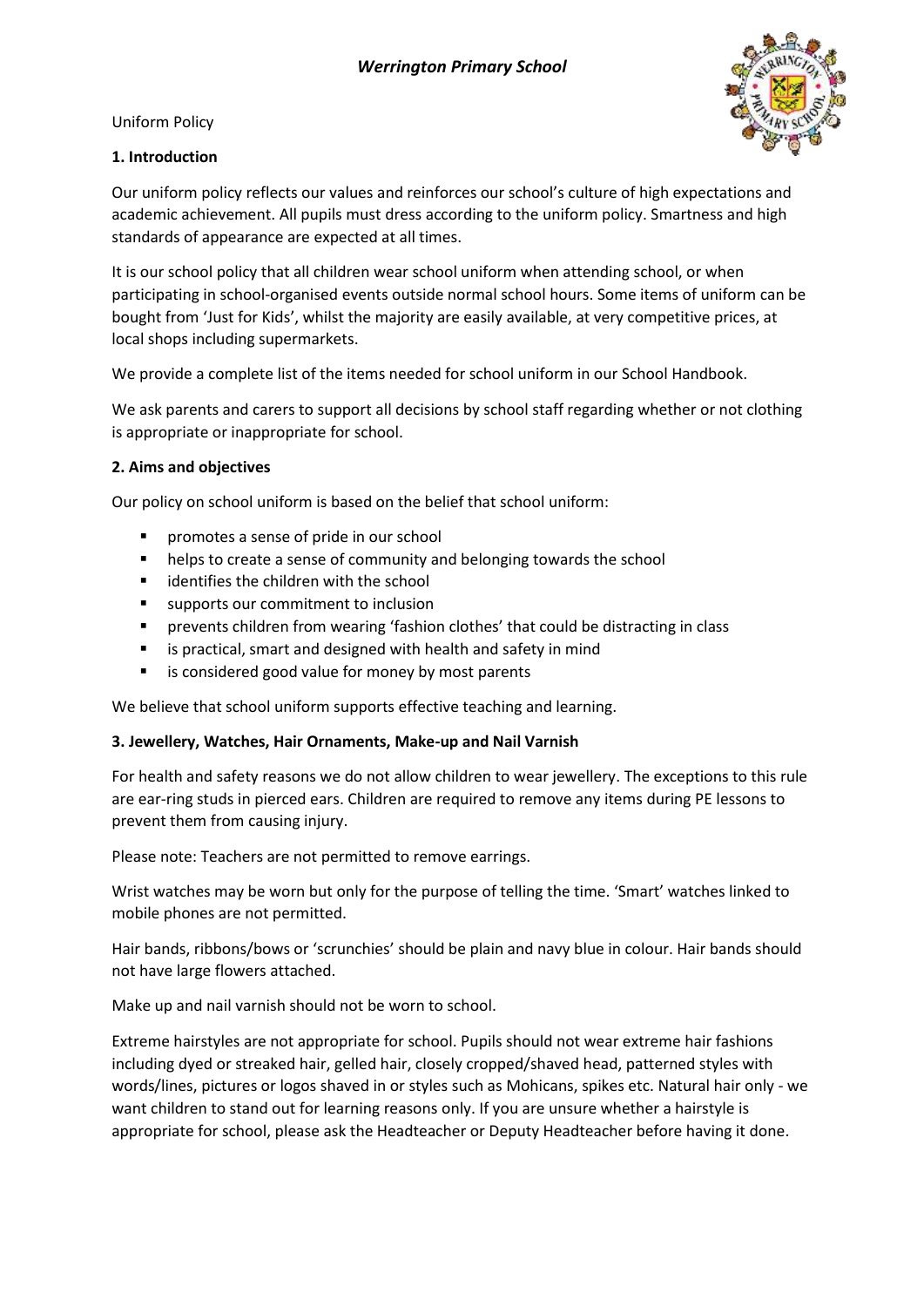The use of hair styling products should be kept to a minimum. The use of visible strong smelling hair products is not allowed. This also helps with health and safety in P.E. because some of the styling products can come off onto the PE mats, causing them to have a slippery surface which is obviously dangerous

All children, both girls and boys, must tie their hair back for all lessons when it is long enough. If your child attends school with their hair loose they will be given an elastic band to tie hair up with.

### **4. The Role of Parents**

We believe that one of the responsibilities of parents is to ensure that their child has the correct uniform and PE kit, and that it is clean, in good repair and that the child's name is written on all items. If a parent has difficulties for any reason with fulfilling this request, they are asked to speak confidentially to a senior member of staff to discuss the issues. Parents should be assured that we will do all we can to help. Children who arrive at school wearing non-school uniform clothing will be loaned an appropriate item for that day. The same system will apply for children who do not have a PE kit.

Parents will be contacted to discuss the matter. The school welcomes children from all backgrounds and faith communities. If there are serious reasons, for example on religious grounds or SEND sensory needs, why parents want their child to wear clothes that differ from the school uniform, the school will consider such requests sympathetically. If any parent would like to request a modification to the uniform policy they should, in the first instance, contact the headteacher.

If your child is pupil premium, the school will endeavour to support you with purchasing school uniform if required. Please speak with reception staff in the first instance or contact the headteacher.

# **5. The Role of Governors**

The governing body supports the headteacher in implementing the school uniform policy. It considers all representations from parents regarding the uniform policy and liaises with the headteacher to ensure that the policy is implemented fairly and with sensitivity. It is the governors' responsibility to ensure that the school uniform meets all regulations concerning equal opportunities. Governors ensure that the school uniform policy enables children to dress sensibly, in clothing that is hard wearing, safe, practical and provides 'value for money'.

### **6. The role of the Headteacher**

It is the responsibility of the head teacher to ensure that the school uniform policy is implemented and adhered to.

# **7. School Uniform List**

Our school uniform colour is simple and most items can be bought from high street shops/supermarkets. Clothing with the Werrington logo can be purchased from 'Just for Kids' on Washerwall Lane.

Shoes should be flat, black and appropriate for school. If trainers are worn these should be plain without logos. Your child should wear shoes which he or she can manage to do up independently. Please do not send your child to school in shoes which prevent them from running in the playground. If boots are worn these also should be plain black. Children who wear boots that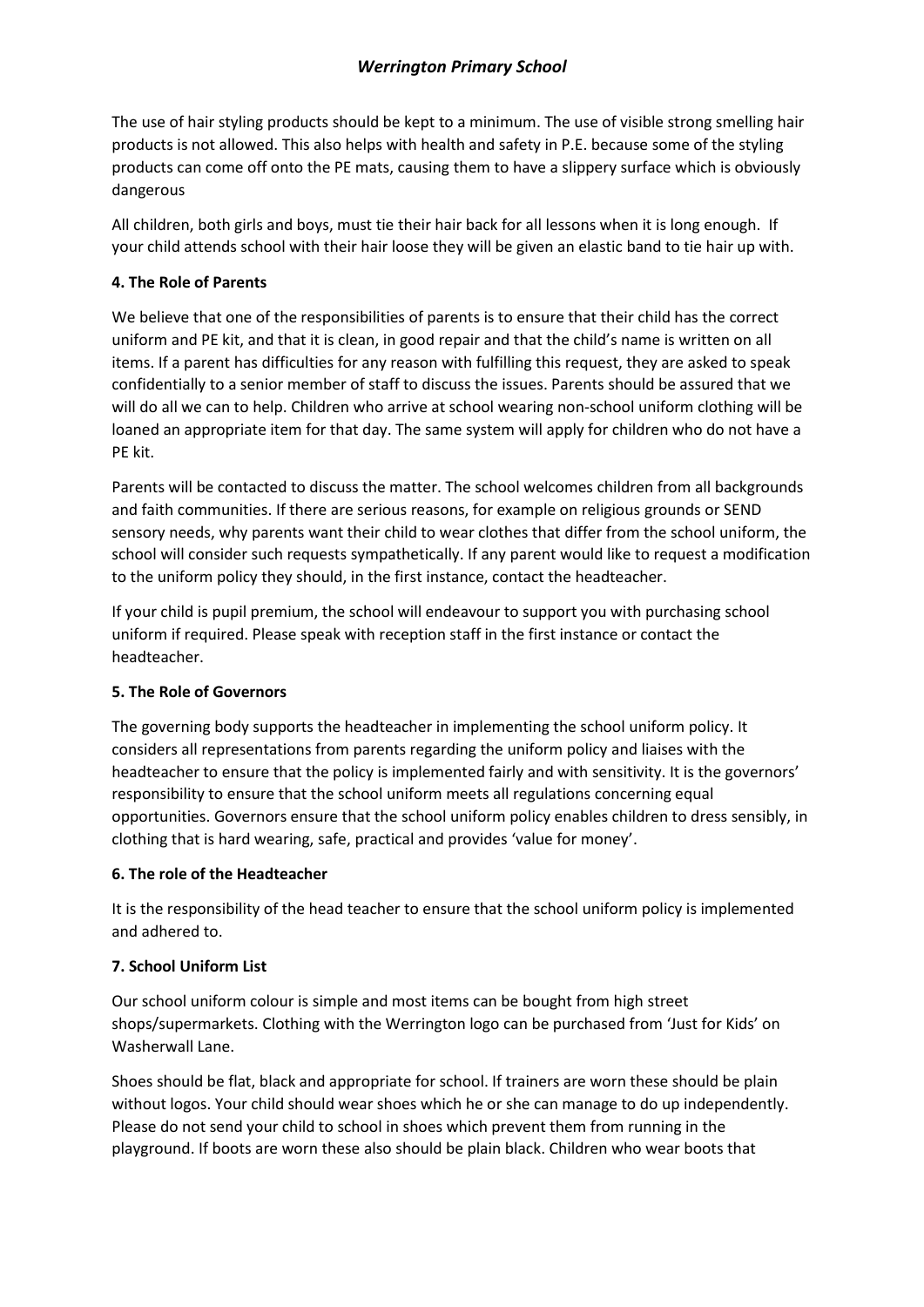prevent them from sitting comfortably on the floor may be asked to wear their PE shoes whilst inside the building.



All children (Nursery – Year 6) should choose from:

- navy jumper, cardigan or fleece (hoodies or designer jumpers are not part of the uniform)
- $\blacksquare$  plain white shirt or polo shirt\*
- **P** plain grey trousers or skirt
- **blue gingham dress**
- **grey, tailored shorts**
- **grey or white socks/tights**
- shoes should be flat, black and appropriate for school. If trainers are worn these should be plain without logos. Your child should wear shoes which he or she can manage to do up independently.